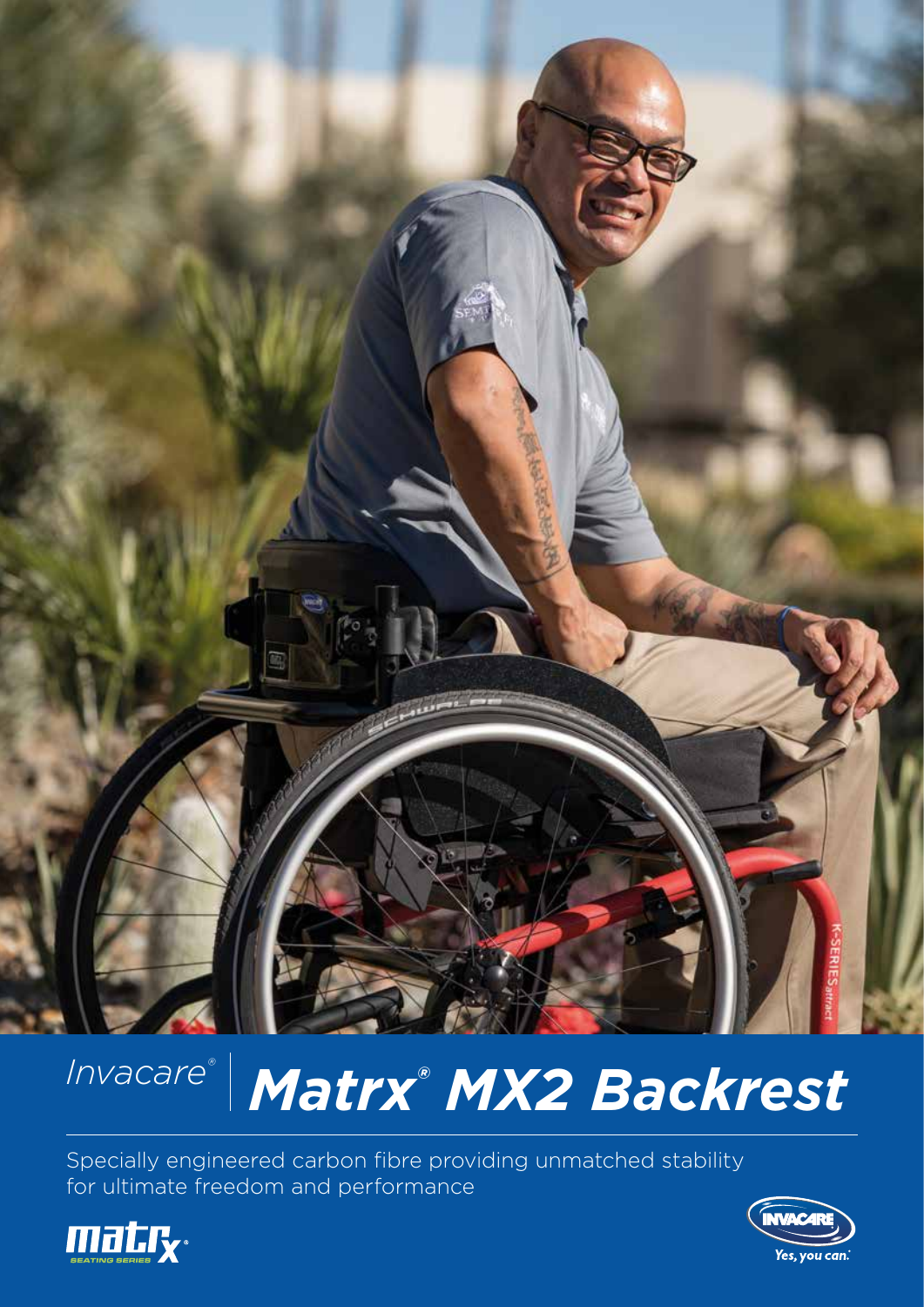Designed for active individuals, the *MX2* is an ultra lightweight backrest with a fresh look and attractive design. A stylish add-on to any lightweight manual wheelchair, the *MX2* offers exceptional support to the lower trunk and pelvis, adding comfort and stability for optimised function – either to self-propel or engage in day to day activities.

With the *MX2*, you have it all – aesthetics, support, comfort and functionality.





#### **Lightweight carbon fibre shell**

The *MX2* has been specially designed using several layers of carbon fibre to optimise flex and shock absorption. This means that the backrest will have the flexibility to accommodate the individual's movements whilst helping to keep them in a midline position; which is exactly what an active person needs – stable freedom of movement. It will also play a major role in vibration dampening, especially when combined with the carbon fixation hardware, which enables individuals to ride more comfortably.

#### **The perfect shape**

The *MX2* offers a 76 mm depth of anatomical contouring for enhanced lateral stability and immersion of the trunk. Lateral cutouts for the hips allow increased freedom of movement; ideal when leaning laterally for pressure relief or when reaching to pick up objects. The scapula cutout allows for freedom of movement of the shoulder blade, without compromising on support, allowing the individual to self-propel efficiently, even with a higher back.

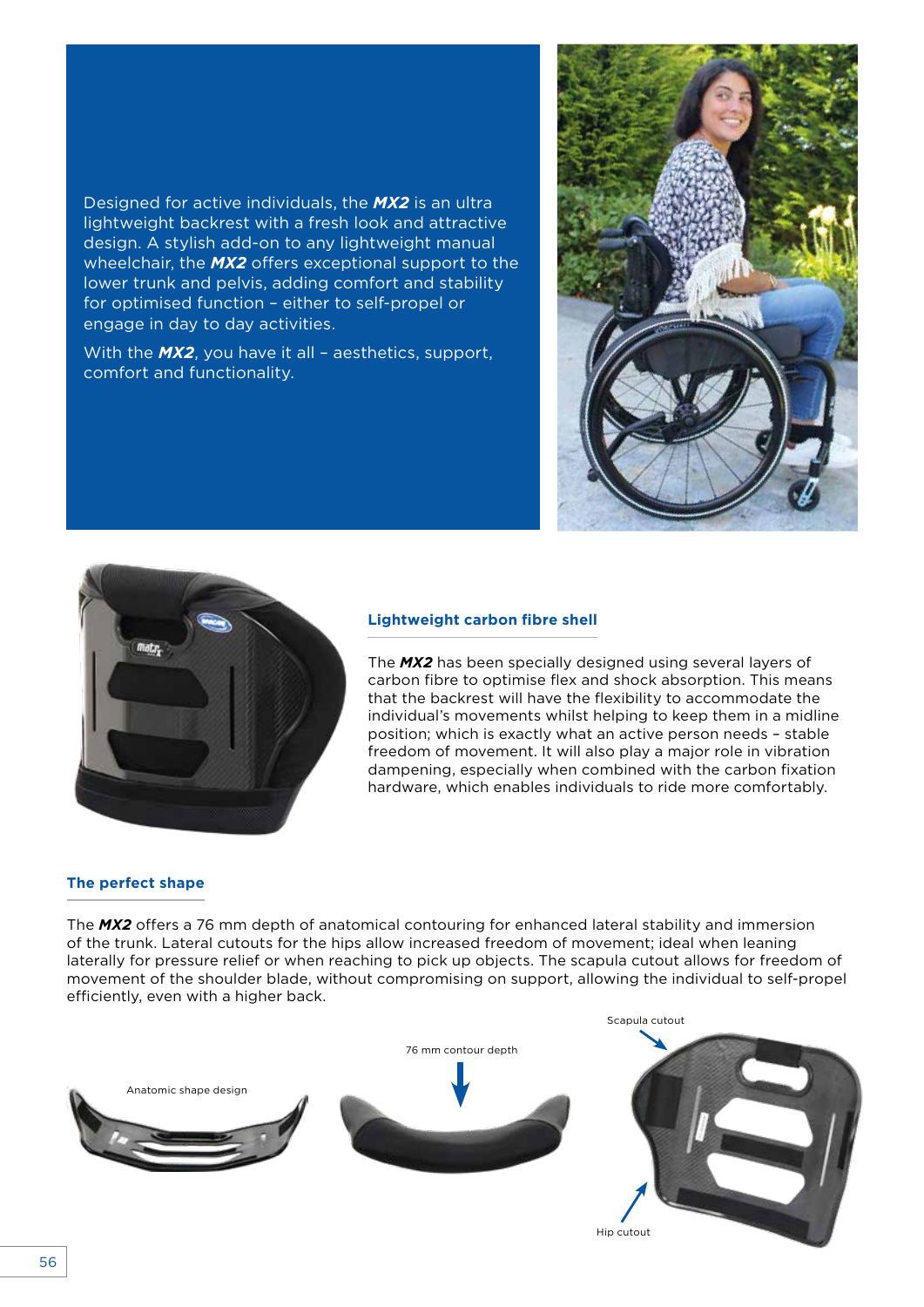### **Back shell**

- Available in four heights and five widths allowing everyone to find a perfect match
- Cutouts for breathability to help manage microclimate
- Slotted design to allow height adjustments even when the individual is in the chair
- Breathable Spacer cover backrests 230 mm or higher come with leatherette side panels
- Oversized foam for enhanced comfort and protection



#### **Easy fit hardware**

The *MX2* comes available with two types of hardware – Fixed Mount or Mini Set (quick release) – both allowing for 3D adjustment in:

- **Height**
- Depth (76 mm with fixed hardware; 108 mm with easy set hardware) and Angle (+/- 15° stepless)
- Rotation

The backrest hardware is also width adjustable, allowing the backrest to be fitted to wheelchairs that are up to 25 mm narrower or wider than the actual backrest width – an ideal feature for those with a wider back and narrower hips, or a narrow back and wider hips.

All of these adjustment possibilities ensure a precise fit and positioning in every rigid or folding wheelchair frame with a backrest tube diameter of 19 mm, 22 mm and 25 mm.



## **Fixed mount**

Constructed with a carbon fibre plate to reduce overall weight.



**Easy Set (quick release)**

Easy to remove for portability.